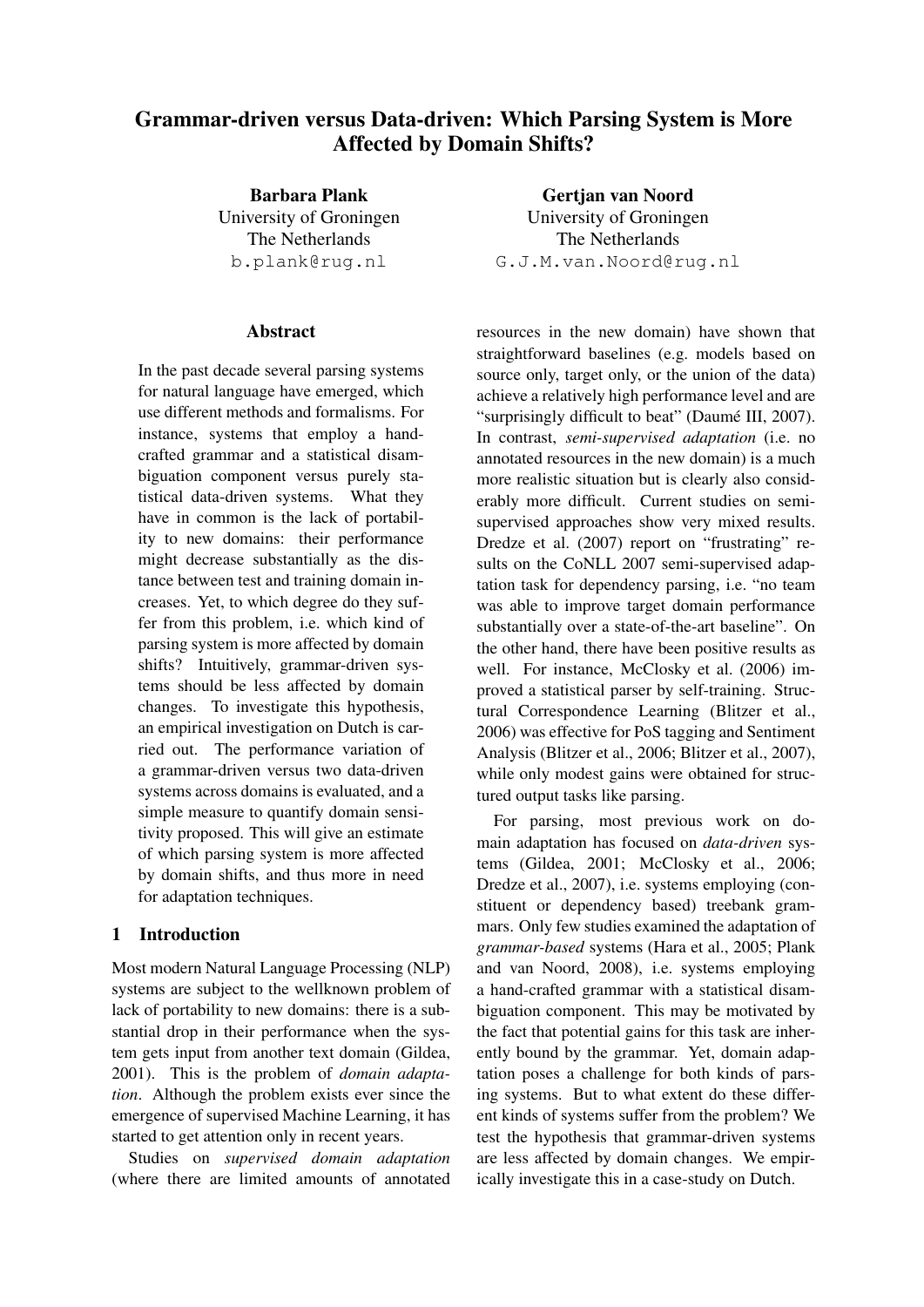## 2 Related work

Most previous work has focused on a single parsing system in isolation (Gildea, 2001; Hara et al., 2005; McClosky et al., 2006). However, there is an observable trend towards combining different parsing systems to exploit complementary strengths. For instance, Nivre and McDonald (2008) combine two data-driven systems to improve dependency accuracy. Similarly, two studies successfully combined grammar-based and datadriven systems: Sagae et al. (2007) incorporate data-driven dependencies as soft-constraint in a HPSG-based system for parsing the Wallstreet Journal. In the same spirit (but the other direction), Zhang and Wang (2009) use a deepgrammar based backbone to improve data-driven parsing accuracy. They incorporate features from the grammar-based backbone into the data-driven system to achieve better generalization across domains. This is the work most closest to ours.

However, which kind of system (hand-crafted versus purely statistical) is more affected by the domain, and thus more sensitive to domain shifts? To the best of our knowledge, no study has yet addressed this issue. We thus assess the performance variation of three dependency parsing systems for Dutch across domains, and propose a simple measure to quantify domain sensitivity.

## 3 Parsing Systems

The parsing systems used in this study are: a grammar-based system for Dutch (Alpino) and two data-driven systems (MST and Malt), all described next.

(1) Alpino is a parser for Dutch which has been developed over the last ten years, on the basis of a domain-specific HPSG-grammar that was used in the OVIS spoken dialogue system. The OVIS parser was shown to out-perform a statistical (DOP) parser, in a contrastive formal evaluation (van Zanten et al., 1999). In the ten years after this evaluation, the system has developed into a generic parser for Dutch. Alpino consists of more than 800 grammar rules in the tradition of HPSG, and a large hand-crafted lexicon. It produces dependency structures as ouput, where more than a single head per token is allowed. For words that are not in the lexicon, the system applies a large variety of unknown word heuristics (van Noord, 2006), which deal with number-like expressions, compounds, proper names, etc. Coverage of the grammar and lexicon has been extended over the years by paying careful attention to the results of parsing large corpora, by means of error mining techniques (van Noord, 2004; de Kok et al., 2009).

Lexical ambiguity is reduced by means of a POS-tagger, described in (Prins and van Noord, 2003). This POS-tagger is trained on large amounts of parser output, and removes unlikely lexical categories. Some amount of lexical ambiguity remains. A left-corner parser constructs a parse-forest for an input sentence. Based on large amounts of parsed data, the parser considers only promising parse step sequences, by filtering out sequences of parse steps which were not previously used to construct a best parse for a given sentence. The parse step filter improves efficiency considerably (van Noord, 2009).

A best-first beam-search algorithm retrieves the best parse(s) from that forest by consulting a Maximum Entropy disambiguation component. Features for the disambiguation component include non-local features. For instance, there are features that can be used to learn a preference for local extraction over long-distance extraction, and a preference for subject fronting rather than direct object fronting, and a preference for certain types of orderings in the "mittelfeld" of a Dutch sentence. The various features that we use for disambiguation, as well as the best-first algorithm is described in (van Noord, 2006). The model now also contains features which implement selection restrictions, trained on the basis of large parsed corpora (van Noord, 2007). The maximum entropy disambiguation component is trained on the Alpino treebank, described below.

To illustrate the role of the disambiguation component, we provide some results for the first 536 sentences of one of the folds of the training data (of course, the model used in this experiment is trained on the remaining folds of training data). In this setup, the POS-tagger and parse step filter already filter out many, presumably bad, parses. This table indicates that a very large amount of parses can be constructed for some sentences. Furthermore, the maximum entropy disambiguation component does a good job in selecting good parses from those. Accuracy is given here in terms of f-score of named dependencies.

sents parses oracle arbitrary model 536 45011 95.74 76.56 89.39 (2) *MST Parser* (McDonald et al., 2005) is a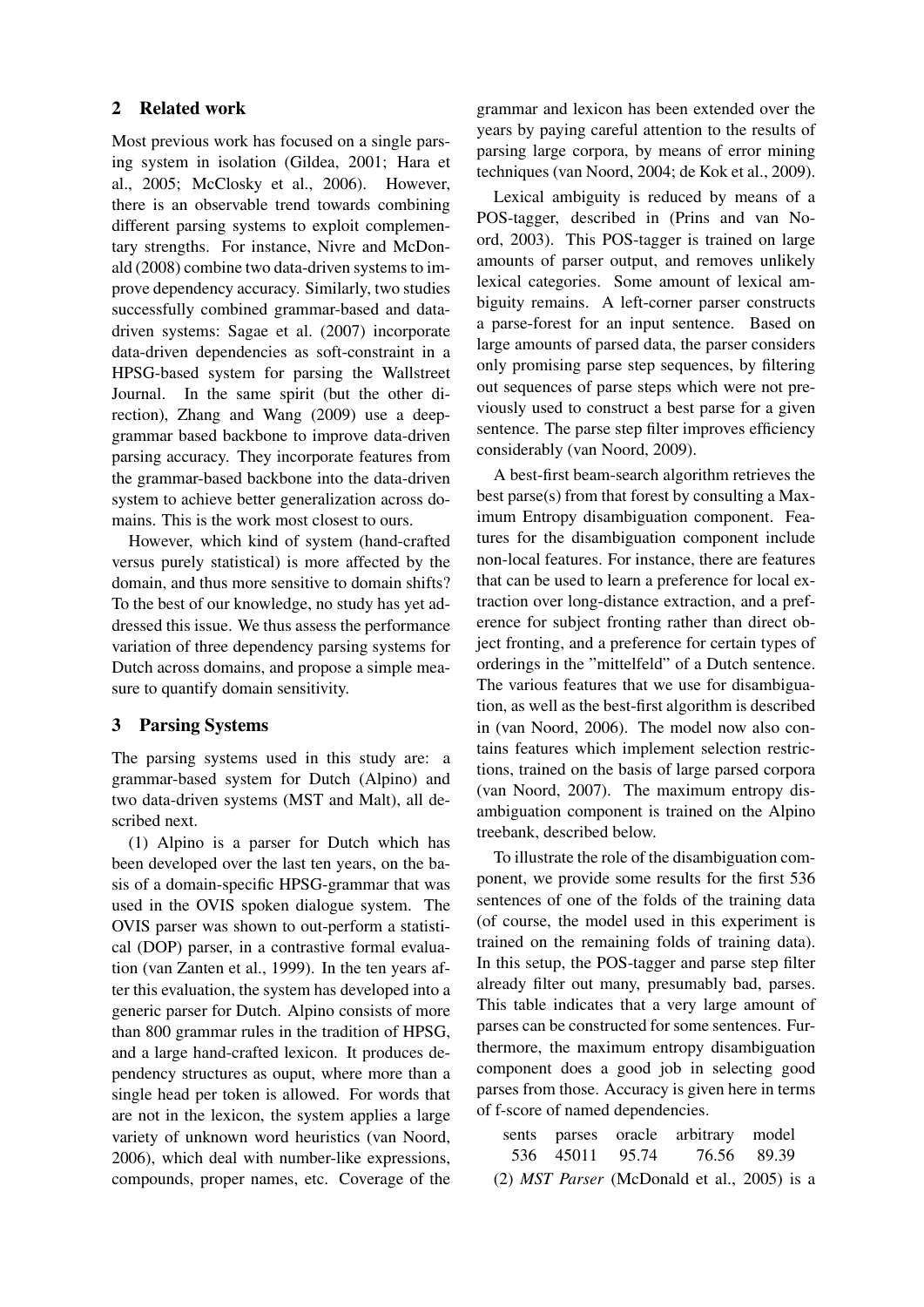data-driven graph-based dependency parser. The system couples a minimum spanning tree search procedure with a separate second stage classifier to label the dependency edges.

(3) *MALT Parser* (Nivre et al., 2007) is a datadriven transition-based dependency parser. Malt parser uses SVMs to learn a classifier that predicts the next parsing action. Instances represent parser configurations and the label to predict determines the next parser action.

Both data-driven parsers (MST and Malt) are thus not specific for the Dutch Language, however, they can be trained on a variety of languages given that the training corpus complies with the columnbased format introduced in the 2006 CoNLL shared task (Buchholz and Marsi, 2006). Additionally, both parsers implement projective and non-projective parsing algorithms, where the latter will be used in our experiments on the relatively free word order language Dutch. Despite that, we train the data-driven parsers using their default settings (e.g. first order features for MST, SVM with polynomial kernel for Malt).

#### 4 Datasets and experimental setup

The source domain on which all parsers are trained is cdb, the Alpino Treebank (van Noord, 2006). For our cross-domain evaluation, we consider Wikipedia and DPC (Dutch Parallel Corpus) as target data. All datasets are described next.

Source: Cdb The cdb (Alpino Treebank) consists of 140,000 words (7,136 sentences) from the Eindhoven corpus (newspaper text). It is a collection of text fragments from 6 Dutch newspapers. The collection has been annotated according to the guidelines of CGN (Oostdijk, 2000) and stored in XML format. It is the standard treebank used to train the disambiguation component of the Alpino parser. Note that cdb is a subset of the training corpus used in the CoNLL 2006 shared task (Buchholz and Marsi, 2006). The CoNLL training data additionally contained a mix of nonnewspaper text, $<sup>1</sup>$  which we exclude here on pur-</sup> pose to keep a clean baseline.

Target: Wikipedia and DPC We use the Wikipedia and DPC subpart of the LASSY cor-

| Wikipedia             | <b>Example articles</b>          | #a             | #w     | ASL  |
|-----------------------|----------------------------------|----------------|--------|------|
| LOC (location)        | Belgium, Antwerp (city)          | 31             | 25259  | 11.5 |
| KUN (arts)            | Tervuren school                  | 11             | 17073  | 17.1 |
| POL (politics)        | Belgium elections 2003           | 16             | 15107  | 15.4 |
| SPO (sports)          | Kim Clijsters                    | 9              | 9713   | 11.1 |
| HIS (history)         | History of Belgium               | 3              | 8396   | 17.9 |
| <b>BUS</b> (business) | <b>Belgium Labour Federation</b> | 9              | 4440   | 11.0 |
| NOB (nobility)        | Albert II                        | 6              | 4179   | 15.1 |
| COM (comics)          | Suske and Wiske                  | 3              | 4000   | 10.5 |
| MUS (music)           | Sandra Kim, Urbanus              | 3              | 1296   | 14.6 |
| HOL (holidays)        | <b>Flemish Community Day</b>     | $\overline{4}$ | 524    | 12.2 |
| <b>Total</b>          |                                  | 95             | 89987  | 13.4 |
|                       |                                  |                |        |      |
| <b>DPC</b>            | <b>Description/Example</b>       | #a             | #words | ASL  |
| Science               | medicine, oeanography            | 69             | 60787  | 19.2 |
| <b>Institutions</b>   | political speeches               | 21             | 28646  | 16.1 |
| Communication         | <b>ICT/Internet</b>              | 29             | 26640  | 17.5 |
| Welfare state         | pensions                         | 22             | 20198  | 17.9 |
| Culture               | darwinism                        | 11             | 16237  | 20.5 |
| Economy               | inflation                        | 9              | 14722  | 18.5 |
| Education             | education in Flancers            | $\overline{2}$ | 11980  | 16.3 |
| Home affairs          | presentation (Brussel)           | 1              | 9340   | 17.3 |
| Foreign affairs       | European Union                   | 7              | 9007   | 24.2 |
| Environment           | threats/nature                   | 6              | 8534   | 20.4 |
| Finance               | banks (education banker)         | 6              | 6127   | 22.3 |
| Leisure               | various (drugscandal)            | $\overline{2}$ | 2843   | 20.3 |
| Consumption           | toys from China                  | 1              | 1310   | 22.6 |
| <b>Total</b>          |                                  | 186            | 216371 | 18.5 |

Table 1: Overview Wikipedia and DPC corpus (#a articles, #w words, ASL average sentence length)

pus<sup>2</sup> as target domains. These corpora contain several domains, e.g. sports, locations, science. On overview of the corpora is given in Table 1. Note that both consist of hand-corrected data labeled by Alpino, thus all domains employ the same annotation scheme. This might introduce a slight bias towards Alpino, however it has the advantage that all domains employ the same annotation scheme – which was the major source of error in the CoNLL task on domain adaptation (Dredze et al., 2007).

CoNLL2006 This is the testfile for Dutch that was used in the CoNLL 2006 shared task on multilingual dependency parsing. The file consists of 386 sentences from an institutional brochure (about youth healthcare). We use this file to check our data-driven models against state-of-the-art.

Alpino to CoNLL format In order to train the MST and Malt parser and evaluate it on the various Wikipedia and DPC articles, we needed to convert the Alpino Treebank format into the tabular CoNLL format. To this end, we adapted the treebank conversion software developed by Erwin Marsi for the CoNLL 2006 shared task on multilingual dependency parsing. Instead of using the PoS tagger and tagset used in the shared task (to which we did not have access to), we replaced the PoS tags with more fine-grained tags obtained by

<sup>&</sup>lt;sup>1</sup>Namely, a large amount of questions (from CLEF, roughly 4k sentences) and hand-crafted sentences used during the development of the grammar (1.5k).

<sup>&</sup>lt;sup>2</sup>LASSY (Large Scale Syntactic Annotation of written Dutch), ongoing project. Corpus version 17905, obtained from http://www.let.rug.nl/vannoord/Lassy/corpus/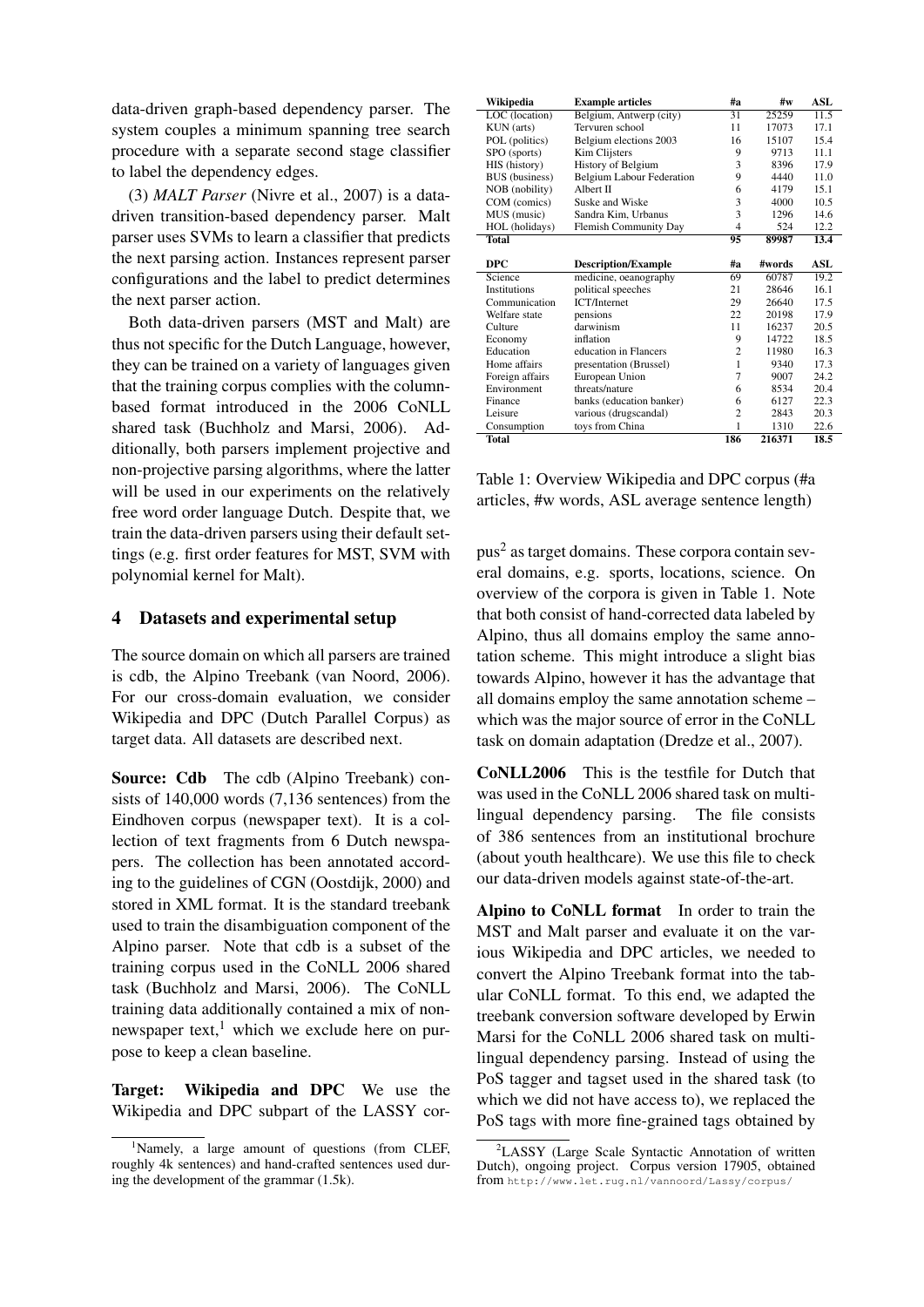parsing the data with the Alpino parser.<sup>3</sup> At testing time, the data-driven parsers are given PoS tagged input, while Alpino gets plain sentences.

Evaluation In all experiments, unless otherwise specified, performance is measured as Labeled Attachment Score (LAS), the percentage of tokens with the correct dependency edge and label. To compute LAS, we use the CoNLL 2007 evaluation script $4$  with punctuation tokens excluded from scoring (as was the default setting in CoNLL 2006). We thus evaluate all parsers using the same evaluation metric. Note that the standard metric for Alpino would be a variant of LAS, which allows for a discrepancy between expected and returned dependencies. Such a discrepancy can occur, for instance, because the syntactic annotation of Alpino allows words to be dependent on more than a single head ('secondary edges') (van Noord, 2006). However, such edges are ignored in the CoNLL format; just a single head per token is allowed. Furthermore, there is another simplification. As the Dutch tagger used in the CoNLL 2006 shared task did not have the concept of multiwords, the organizers chose to treat them as a single token (Buchholz and Marsi, 2006). We here follow the CoNLL 2006 task setup. To determine whether results are significant, we us the *Approximate Randomization Test* (see Yeh (2000)) with 1000 random shuffles.

#### 5 Domain sensitivity

The problem of domain dependence poses a challenge for both kinds of parsing systems, datadriven and grammar-driven. However, to what extent? Which kind of parsing system is more affected by domain shifts? We may rephrase our question as: Which parsing system is more robust to different input texts? To answer this question, we will examine the robustness of the different parsing systems in terms of variation of accuracy on a variety of domains.

A measure of domain sensitivity Given a parsing system (p) trained on some source domain and evaluated on a set of  $N$  target domains, the most intuitive measure would be to simply calcu-

late mean  $(\mu)$  and standard deviation  $(sd)$  of the performance on the target domains:

 $LAS_p^i$  = accuracy of parser p on target domain i

$$
\mu_p^{target} = \frac{\sum_{i=1}^{N} LAS_p^i}{N}, sd_p^{target} = \sqrt{\frac{\sum_{i=1}^{N} (LAS_p^i - \mu_p^{target})^2}{N-1}}
$$

However, standard deviation is highly influenced by outliers. Furthermore, this measure does not take the source domain performance (baseline) into consideration nor the size of the target domain itself. We thus propose to measure the domain sensitivity of a system, i.e. its *average domain variation* (adv), as weighted average difference from the baseline (source) mean, where weights represents the size of the various domains:

$$
adv = \frac{\sum_{i=1}^{N} w^i * \Delta_p^i}{\sum_{i=1}^{N} w^i}, \text{ with}
$$

$$
\Delta_p^i = LAS_p^i - LAS_p^{baseline} \text{ and } w^i = \frac{size(w^i)}{\sum_{i=1}^{N} size(w^i)}
$$

In more detail, we measure *average domain variation* (adv) relative to the baseline (source domain) performance by considering non-squared differences from the out-of-domain mean and weigh it by domain size. The *adv* measure can thus take on positive or negative values. Intuitively, it will indicate the average weighted gain or loss in performance, relative to the source domain. As alternative, we may want to just calculate a straight, unweighted average:  $uadv =$  $\sum_{i=1}^{N} \Delta_p^i/N$ . However, this assumes that domains have a representative size, and a threshold might be needed to disregard domains that are presumably too small.

We will use  $adv$  in the empirical result section to evaluate the domain sensitivity of the parsers, where size will be measured in terms of number of words. We additionally provide values for the unweighted version using domains with at least 4000 words (cf. Table 1).

#### 6 Empirical results

First of all, we performed several sanity checks. We trained the MST parser on the entire original CoNLL training data as well as the cdb subpart only, and evaluated it on the original CoNLL test data. As shown in Table 2 (row 1-2) the accuracies of both models falls slightly below state-ofthe-art performance (row 5), most probably due to the fact that we used standard parsing settings (e.g.

 $3$ As discussed later (Section 6, cf. Table 2), using Alpino tags actually improves the performance of the data-driven parsers. We could perform this check as we recently got access to the tagger and tagset used in the CoNLL shared task (Mbt with wotan tagset; thanks to Erwin Marsi).

<sup>4</sup> http://nextens.uvt.nl/depparse-wiki/SoftwarePage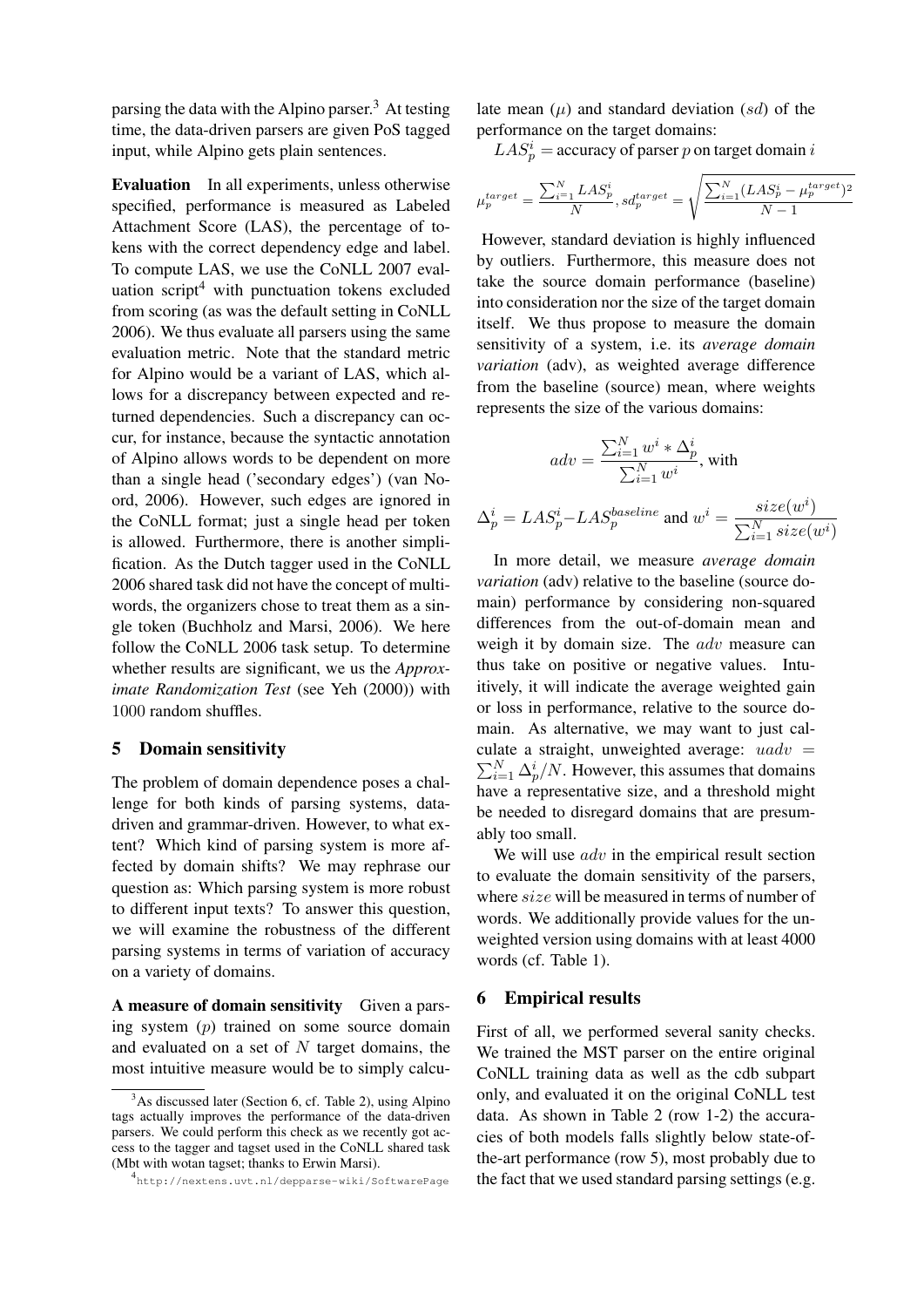no second-order features for MST). More importantly, there was basically no difference in performance when trained on the entire data or cdb only.

| Model                             | LAS   | <b>UAS</b> |
|-----------------------------------|-------|------------|
| MST (original CoNLL)              | 78.35 | 82.89      |
| MST (original CoNLL, cdb subpart) | 78.37 | 82.71      |
| MST (cdb retagged with Alpino)    | 82.14 | 85.51      |
| Malt (cdb retagged with Alpino)   | 80.64 | 82.66      |
| MST (Nivre and McDonald, 2008)    | 79.19 | 83.6       |
| Malt (Nivre and McDonald, 2008)   | 78.59 | n/a        |
| MST (cdb retagged with Mbt)       | 78.73 | 82.66      |
| Malt (cdb retagged with Mbt)      | 75.34 | 78.29      |

Table 2: Performance of data-driven parsers versus state-of-the-art on the CoNLL 2006 testset (in Labeled/Unlabeled Attachment Score).

We then trained the MST and Malt parser on the cdb corpus converted into the retagged CoNLL format, and tested on CoNLL 2006 test data (also retagged with Alpino). As seen in Table 2, by using Alpino tags the performance level significantly improves (with  $p < 0.002$  using Approximate Randomization Test with 1000 iterations). This increase in performance can be attributed to two sources: (a) improvements in the Alpino treebank itself over the course of the years, and (b) the more fine-grained PoS tagset obtained by parsing the data with the deep grammar. To examine the contribution of each source, we trained an additional MST model on the cdb data but tagged with the same tagger as in the CoNLL shared task (Mbt, cf. Table 2 last row): the results show that the major source of improvement actually comes from using the more fine-grained Alpino tags (78.73  $\rightarrow$  $82.14 = +3.41$  LAS), rather than the changes in the treebank (78.37  $\rightarrow$  78.73 = +0.36 LAS). Thus, despite the rather limited training data and use of standard training settings, we are in line with, and actually above, current results of datadriven parsing for Dutch.

Baselines To establish our baselines, we perform 5-fold cross validation for each parser on the source domain (cdb corpus, newspaper text). The baselines for each parser are given in Table 3. The grammar-driven parser Alpino achieves a baseline that is significantly higher (90.75% LAS) compared to the baselines of the data-driven systems (around 80-83% LAS).

Cross-domain results As our goal is to assess performance variation across domains, we evaluate each parser on the Wikipedia and DPC corpora

| Model          | Alpino | <b>MST</b> | Malt  |
|----------------|--------|------------|-------|
| Baseline (LAS) | 90.76  | 83.63      | 79.95 |
| Baseline (UAS) | 92.47  | 88.12      | 83.31 |

Table 3: Baseline (5-fold cross-validation). All differences are significant at  $p < 0.001$ .

that cover a variety of domains (described in Table 1). Figure 1 and Figure 2 summarizes the results for each corpus, respectively. In more detail, the figures depict for each parser the baseline performance as given in Table 3 (straight lines) and the performance on every domain (bars). Note that domains are ordered by size (number of words), so that the largest domains appear as bars on the left. Similar graphs come up if we replace labeled attachment score with its unlabeled variant.

Figure 1 depicts parser performance on the Wikipedia domains with respect to the source domain baseline. The figure indicates that the grammar-driven parser does not suffer much from domain shifts. Its performance falls even above baseline for several Wikipedia domains. In contrast, the MST parser suffers the most from the domain changes; on most domains a substantial performance drop can be observed. The transitionbased parser scores on average significantly lower than the graph-based counterpart and Alpino, but seems to be less affected by the domain shifts.

We can summarize this findings by our proposed average domain variation measure (unweighted scores are given in the Figure): On average (over all Wikipedia domains), Alpino suffers the least ( $adv = +0.81$ ), followed by Malt  $(+0.59)$  and MST  $(-2.2)$ , which on average loses 2.2 absolute LAS. Thus, the graph-based datadriven dependency parser MST suffers the most.

We evaluate the parsers also on the more varied DPC corpus. It contains a broader set of domains, amongst others science texts (medical texts from the European Medicines Agency as well as texts about oceanography) and articles with more technical vocabulary (Communication, i.e. Internet/ICT texts). The results are depicted in Figure 2. Both Malt ( $adv = 0.4$ ) and Alpino ( $adv =$ 0.22) achieve on average a gain over the baseline, with this time Malt being slightly less domain affected than Alpino (most probably because Malt scores above average on the more influential/larger domains). Nevertheless, Alpino's performance level is significantly higher compared to both datadriven counterparts. The graph-based data-driven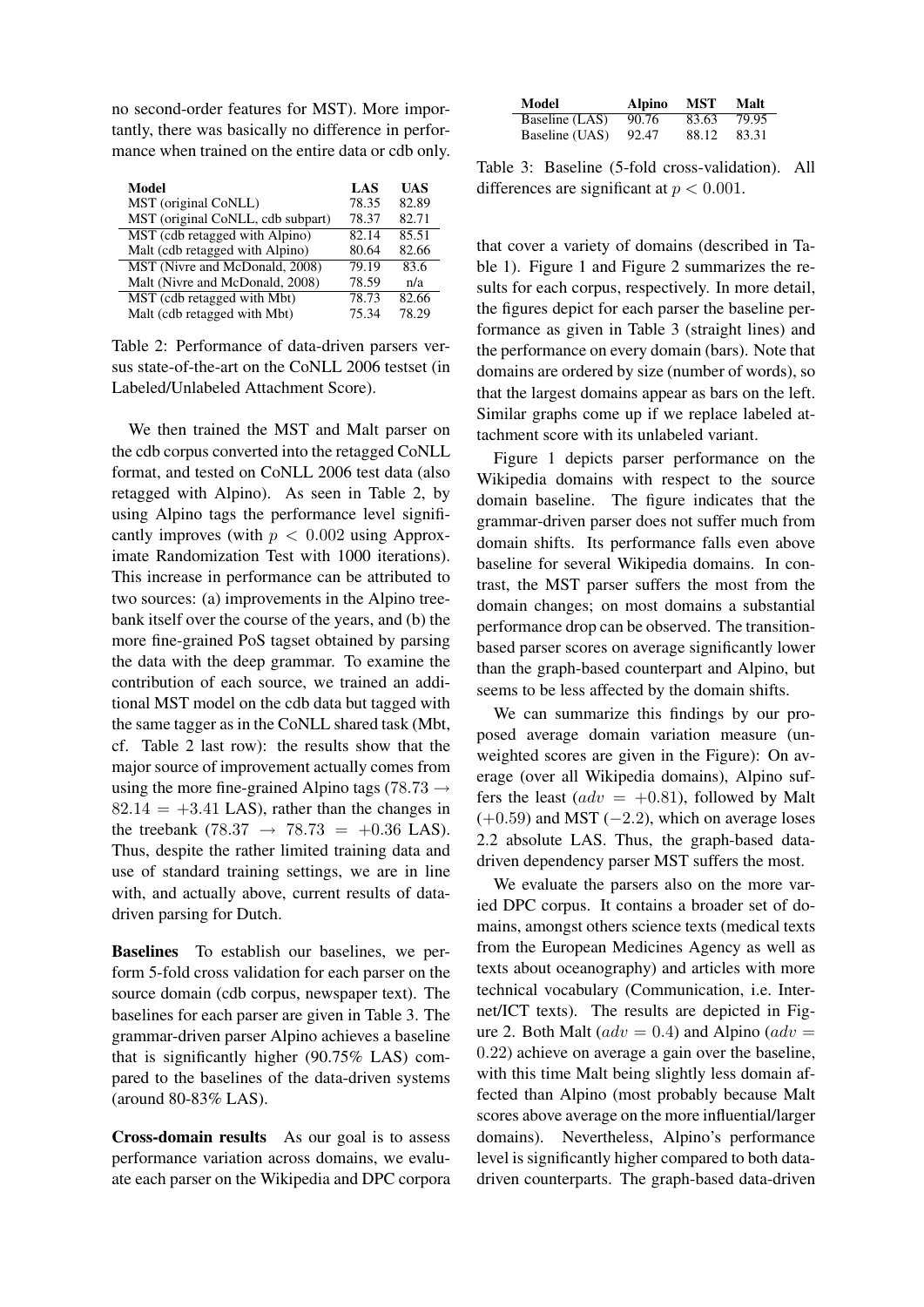

Figure 1: Performance on Wikipedia domains with respect to the source baseline (newspaper text) including average domain variation (adv) score and its unweighted alternative (uadv). Domains are ordered by size (largest on left). Full-colored bars indicate domains where performance lies below the baseline.

parser MST is the most domain-sensitive parser also on DPC ( $adv = -0.27$ ).

In contrast, if we would take only the deviation on the target domains into consideration (without considering the baseline, cf. Section 5), we would get a completely opposite ranking on DPC, where the Malt parser would actually be considered the most domain-sensitive (here higher sd means higher sensitivity): Malt  $(sd = 1.20)$ , MST  $sd = 1.14$ ), Alpino  $sd = 1.05$ ). However, by looking at Figure 2, intuitively, MST suffers more from the domain shifts than Malt, as most bars lie below the baseline. Moreover, the standard deviation measure neither gives a sense of whether the parser on average suffers a loss or gain over the new domains, nor incorporates the information of domain size. We thus believe our proposed average domain variation is a better suited measure.

To check whether the differences in performance variation are statistically significant, we performed an Approximate Randomization Test over the performance differences (deltas) on the 23 domains (DPC and Wikipedia). The results show that the difference between Alpino and MST is significant. The same goes for the difference between MST and Malt. Thus Alpino is significantly more robust than MST. However, the difference between Alpino and Malt is not significant. These findings hold for differences measured in both labeled and unlabeled attachments scores. Furthermore, all differences in absolute performance across domains are significant.

To summarize, our empirical evaluation shows that the grammar-driven system Alpino is rather robust across domains. It is the best performing system and it is significantly more robust than MST. In constrast, the transition-based parser Malt scores the lowest across all domains, but its variation turned out not to be different from Alpino. Over all domains, MST is the most domainsensitive parser.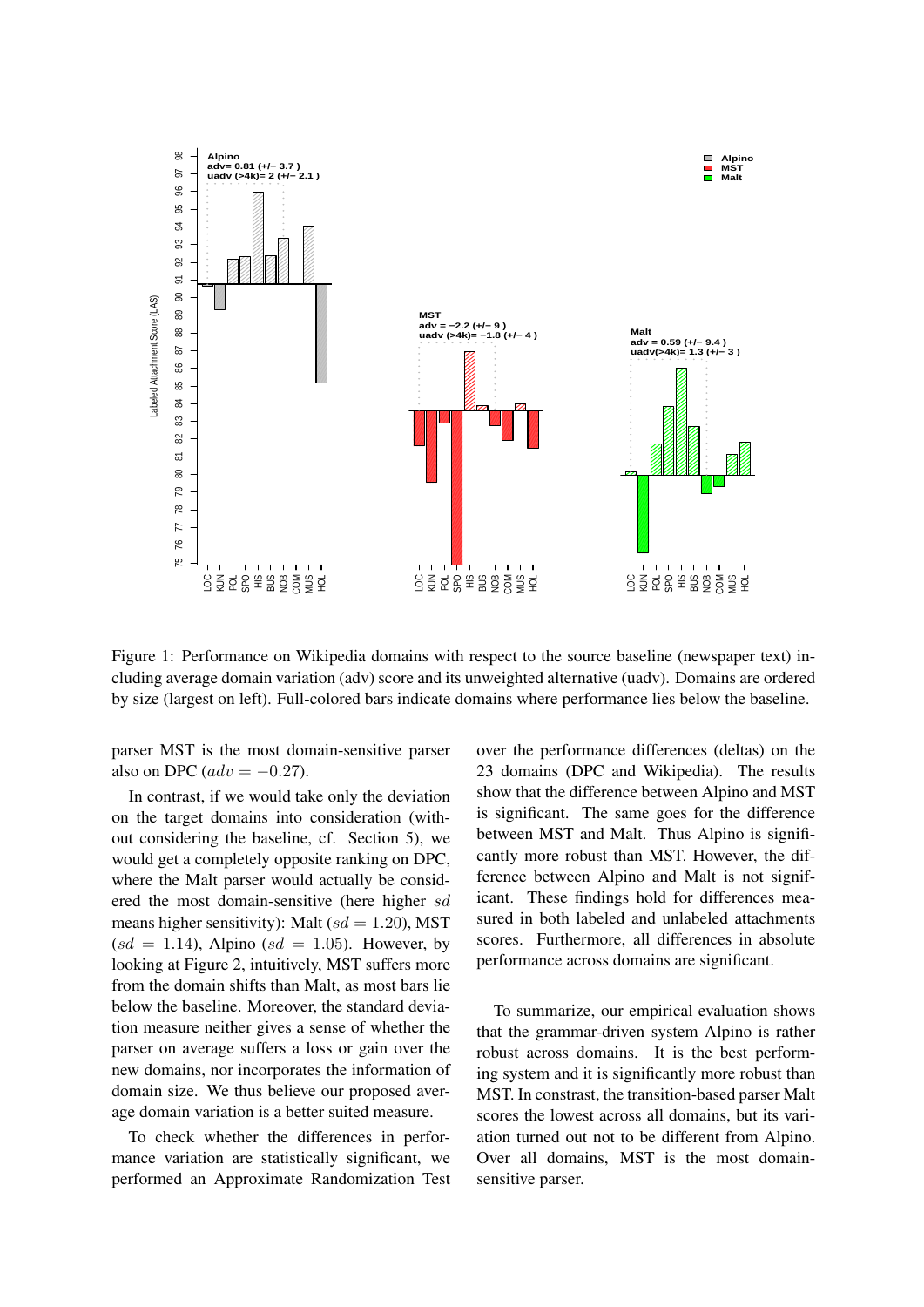

Figure 2: Performance on DPC domains with respect to the source baseline (newspaper text).

Excursion: Lexical information Both kinds of parsing systems rely on lexical information (words/stems) when learning their parsing (or parse disambiguation) model. However, how much influence does lexical information have?

To examine this issue, we retrain all parsing systems by excluding lexical information. As all parsing systems rely on a feature-based representation, we remove all feature templates that include words and thus train models on a reduced feature space (original versus reduced space: Alpino 24k/7k features; MST 14M/1.9M features; Malt 17/13 templates). The result of evaluating the unlexicaled models on Wikipedia are shown in Figure 3. Clearly, performance drops for for all parsers in all domains. However, for the datadriven parsers to a much higher degree. For instance, MST loses on average 11 absolute points in performance  $(adv = -11)$  and scores below

baseline on all Wikipedia domains. In contrast, the grammar-driven parser Alpino suffers far less, still scores above baseline on some domains.<sup>5</sup> The Malt parser lies somewhere in between, also suffers from the missing lexical information, but to a lesser degree than the graph-based parser MST.

# 7 Conclusions and Future work

We examined a grammar-based system coupled with a statistical disambiguation component (Alpino) and two data-driven statistical parsing systems (MST and Malt) for dependency parsing of Dutch. By looking at the performance variation across a large variety of domains, we addressed the question of how sensitive the parsing systems are to the text domain. This, to gauge which kind

 $5$ Note that the parser has still access to its lexicon here; for now we removed lexicalized features from the trainable part of Alpino, the statistical disambiguation component.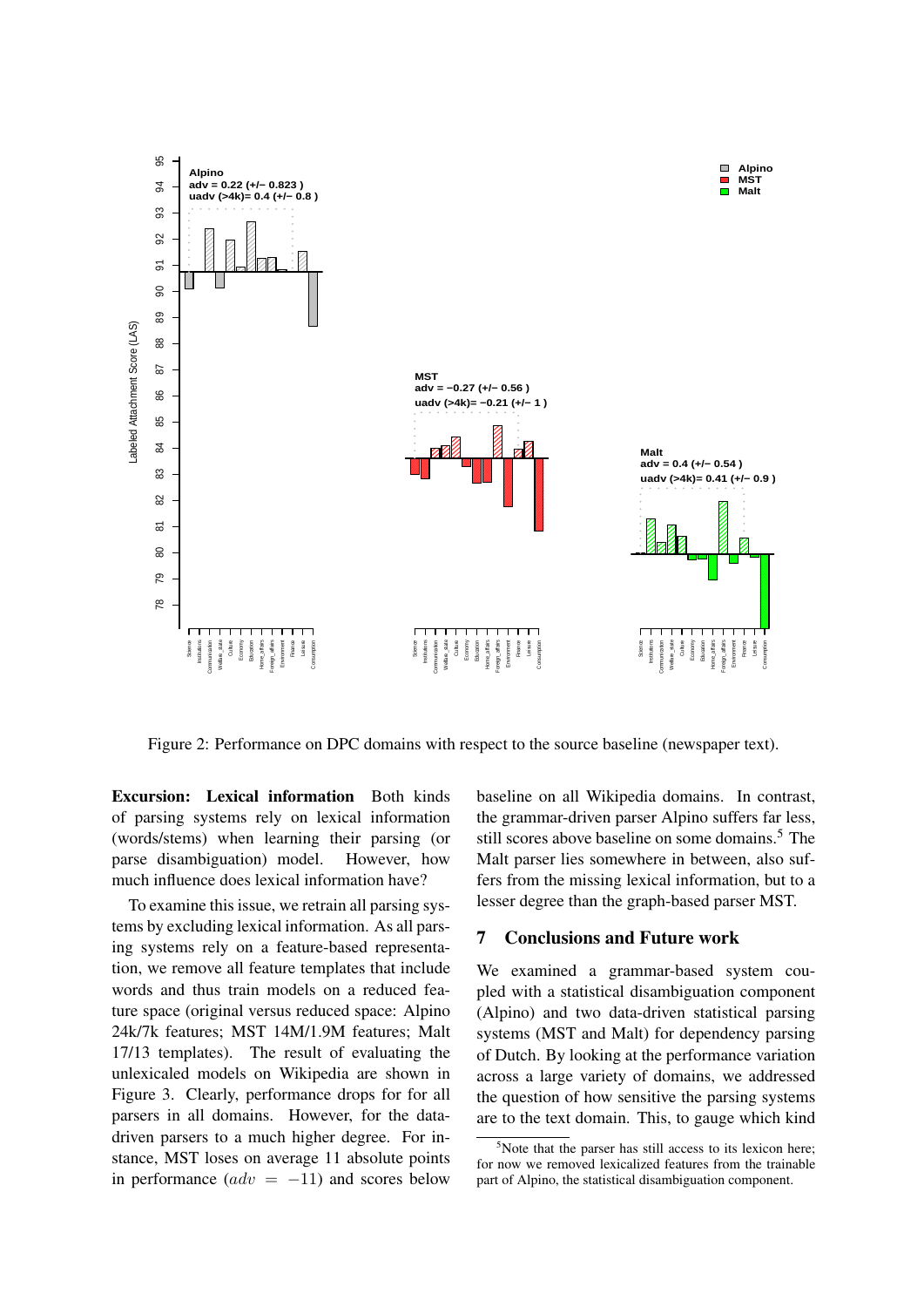

Figure 3: Performance of unlexical parsers on Wikipedia domains with respect to the source baseline.

of system (data-driven versus grammar-driven) is more affected by domain shifts, and thus more in need for adaptation techniques. We also proposed a simple measure to quantify domain sensitivity.

The results show that the grammar-based system Alpino is the best performing system, and it is robust across domains. In contrast, MST, the graph-based approach to data-driven parsing is the most domain-sensitive parser. The results for Malt indicate that its variation across domains is limited, but this parser is outperformed by both other systems on all domains. In general, data-driven systems heavily rely on the training data to estimate their models. This becomes apparent when we exclude lexical information from the training process, which results in a substantial performance drop for the data-driven systems, MST and Malt. The grammar-driven model was more robust against the missing lexical information. Grammardriven systems try to encode domain independent linguistic knowledge, but usually suffer from coverage problems. The Alpino parser successfully implements a set of unknown word heuristics and a partial parsing strategy (in case no full parse can be found) to overcome this problem. This makes the system rather robust across domains, and, as shown in this study, significantly more robust than MST. This is not to say that domain dependence does not consitute a problem for grammar-driven parsers at all. As also noted by Zhang and Wang (2009), the disambiguation component and lexical coverage of grammar-based systems are still domain-dependent. Thus, domain dependence is a problem for both types of parsing systems, though, as shown in this study, to a lesser extent for the grammar-based system Alpino. Of course, these results are specific for Dutch; however, it's a first step. As the proposed methods are indepedent of language and parsing system, they can be applied to another system or language.

In future, we would like to (a) perform an error analysis (e.g. why for some domains the parsers outperform their baseline; what are typical indomain and out-domain errors), (a) examine why there is such a difference in performance variation between Malt and MST, and (c) investigate what part(s) of the Alpino parser are responsible for the differences with the data-driven parsers.